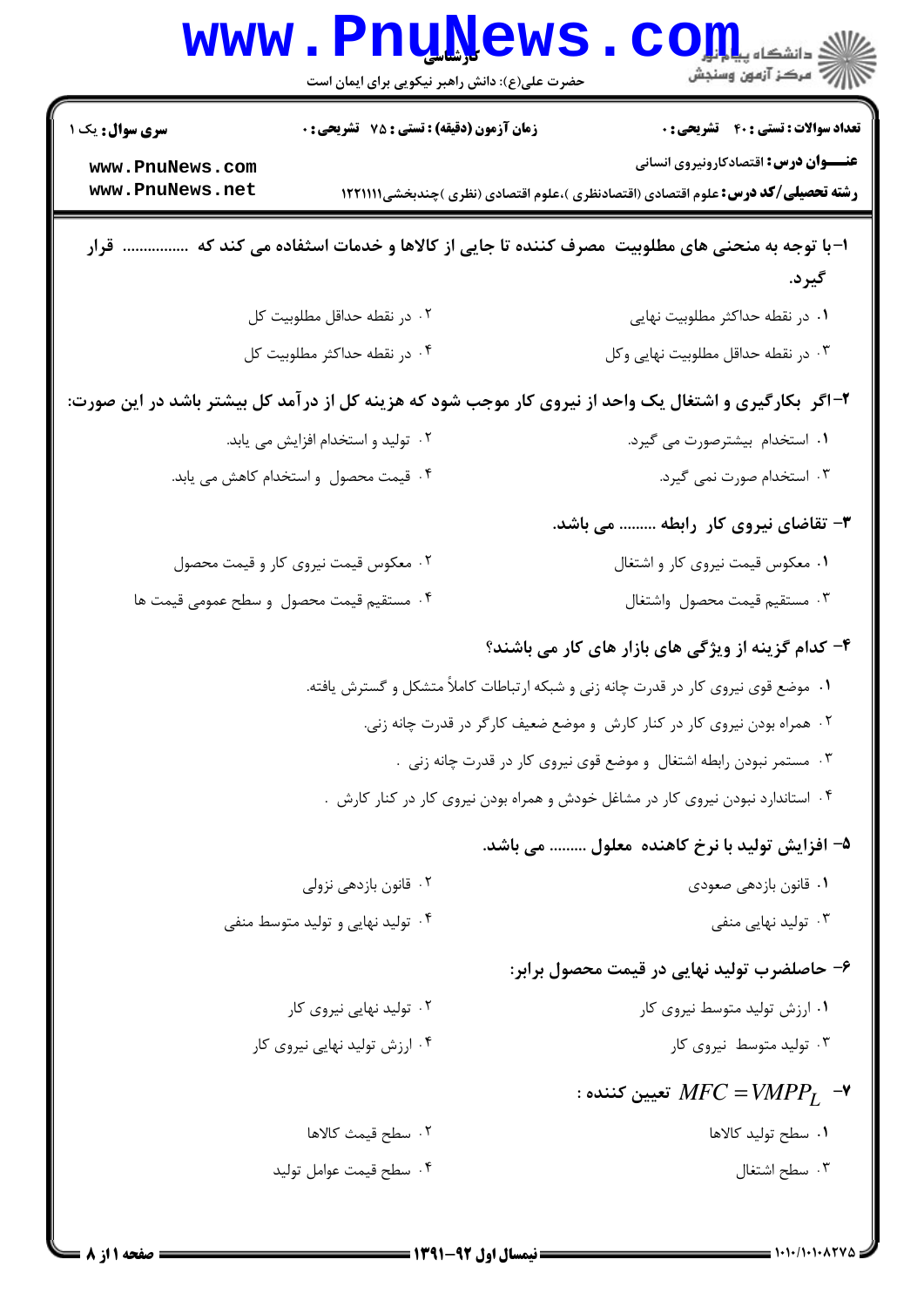# **www.PnuNews.com**

حضرت علی(ع): دانش راهبر نیکویی برای ایمان است

**تعداد سوالات : تستی : 40 - تشریحی : 0** 

زمان آزمون (دقيقه) : تستى : 75 - تشريحي : 0

**عنـــوان درس:** اقتصادکارونیروی انسانی

**رشته تحصیلی/کد درس:** علوم اقتصادی (اقتصادنظری )،علوم اقتصادی (نظری )چندبخشی1۲۲۱۱۱۱

www.PnuNews.com www.PnuNews.net

**سری سوال : ۱ یک** 

#### ٨- كدام گزينه صحيح مي باشد؟

۰۱ تغیرات نیروی کار دربلند مدت از تغییرات در کوتاه مدت بیشتر است.

۲. شیب منحنی تقاضای نیروی کار دربلند مدت بیشتر از کوتا ه مدت است.

۰۳ تقاضای نیروی کار ، رابطه قیمت محصول واشتغال می باشد

۰۴ تقاضای نیروی کار ، رابطه قیمت محصول و سطح عمومی قیمت ها می باشد

## ۹- درصد تغییرات نیروی کار به درصد تغییرات قیمت نیروی کار را.............. می گویند.

۰۲ کشش تقاضا برای نیروی کار برابر ۰۱ کشش درامدی تقاضا برای نیروی کار برابر ۰۴ کشش تولیدی نیروی کار برابر ۰۳ کشش متقاطع تقاضا برای نیروی کار برابر

## **۱۰- کشش تقاضا برای نیروی کار به کدام یک از عوامل زیر مرتبط می باشد؟**

- ٠١ ميزان سهولت جايگزيني ديگر نهادهاي توليد با سرمايه و نيروي كار. ۰۲ کشش عرضه دیگر عوامل تولید که جایگزین سرمایه می باشند. ۰۳ نسبت هزینه های نیروی کار به کل درآمد تولید و میزان سهولت جایگزینی دیگر نهادهای تولید با سرمایه.
- ۰۴ کشش تقاضا برای محصولی که بنگاه تولید می کند و میزان سهولت جایگزینی دیگر نهادهای تولید با نیروی کار.

#### 11- كدام گزينه صحيح مي باشد ؟

- ۰۱ کشش تقاضا برای نیروی کار به میزان سهولت جایگزینی دیگر نهادهای تولید با سرمایه مرتبط می باشد.
	- ٢. نقطه اشباع مصرف كننده در نقطه حداقل مطلوبيت كل مي باشد.
	- ۰۳ تقاضای بازار برای نیروی کار هنگامی که قیمت کالا ها تغییر کند دارای شیب بیشتری می شود.
	- ۰۴ تقاضای بازار برای نیروی کار هنگامی که قیمت کالا ها تغییر کند دارای شیب کمتری می شود.

١٢- حاصل جمع جمعيت شاغل و بيكار تقسيم بر جمعيت در سن فعاليت را................ مي گويند.

۰۴ نرخ بیکاری ۰۳ نرخ فعالیت. ۰۲ نرخ مشارکت ٠١ نرخ جمعيت شاغل

## ۱۳- منحنی عرضه کار در کوتاه مدت در سطوح دسثمزد پایین نشان دهنده :

- ۰۱ رابطه منفی بین مزد و تعداد ساعات کار عرضه شده.
- ۰۲ رابطه مثبت بین مزد و تعداد ساعات کار عرضه شده.
- ۰۳ رابطه مثبت و منفی بین مزد و تعداد ساعات کار عرضه شده .
	- ۴. عدم رابطه بین مزد و تعداد ساعات کار عرضه شده.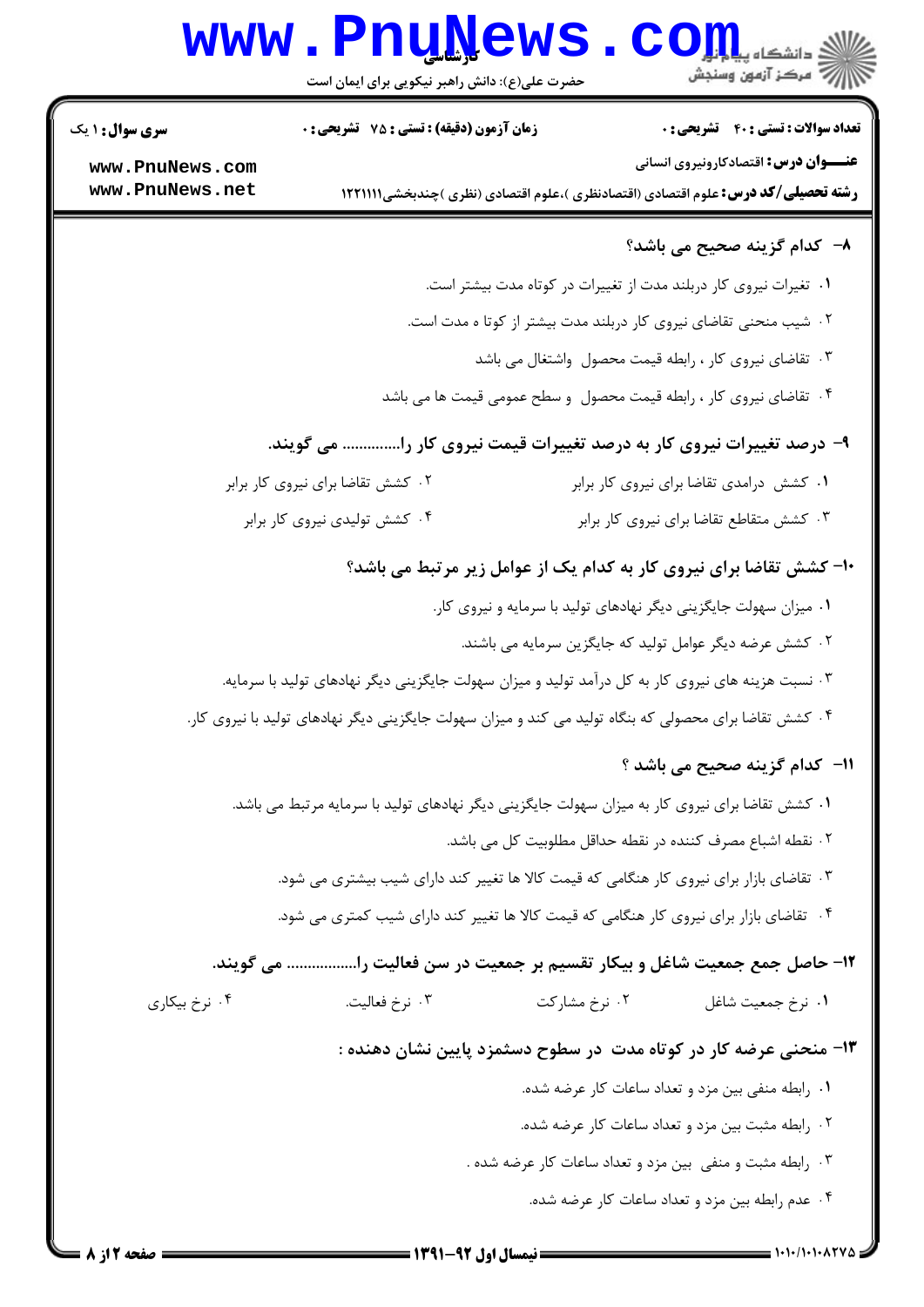|                        | <b>www.PnuNews</b><br>حضرت علی(ع): دانش راهبر نیکویی برای ایمان است                                                |                           | أأأآ مركز آزمون وسنجش                                                                    |
|------------------------|--------------------------------------------------------------------------------------------------------------------|---------------------------|------------------------------------------------------------------------------------------|
| <b>سری سوال : ۱ یک</b> | <b>زمان آزمون (دقیقه) : تستی : 75 تشریحی : 0</b>                                                                   |                           | <b>تعداد سوالات : تستي : 40 قشريحي : 0</b>                                               |
| www.PnuNews.com        |                                                                                                                    |                           | <b>عنـــوان درس:</b> اقتصادکارونیروی انسانی                                              |
| www.PnuNews.net        |                                                                                                                    |                           | <b>رشته تحصیلی/کد درس:</b> علوم اقتصادی (اقتصادنظری )،علوم اقتصادی (نظری )چندبخشی1۲۲۱۱۱۱ |
|                        |                                                                                                                    | تغییر نرخ مزد عمل می کند. | ۱۴- اثر جانشینی                                                                          |
|                        | ۰۲ موافق                                                                                                           |                           | ۰۱ مخالف                                                                                 |
|                        | ۰۴ ابتدا مخالف و بعد موافق                                                                                         |                           | ۰۳ ابتدا موافق و بعد مخالف                                                               |
|                        |                                                                                                                    |                           | 1۵– افزایش دستمزد و اشتغال معلول :                                                       |
|                        |                                                                                                                    |                           | ٠١ افزايش تقاضا براى نيروى كاراست                                                        |
|                        |                                                                                                                    |                           | ٠٢ افزايش عرضه براى نيروى كاراست.                                                        |
|                        |                                                                                                                    |                           | ۰۳ افزایش تقاضا و عرضه برای نیروی کار است.                                               |
|                        |                                                                                                                    |                           | ۰۴ افزایش تقاضا برای نیروی کار و ارزش تولید متوسط نیروی کار است.                         |
|                        |                                                                                                                    |                           | ۱۶– کدام یک ازعوامل زیر باعث انتقال منحنی عرضه نیروی کار می شود؟                         |
|                        | ۰۲ جمعیت                                                                                                           |                           | ۰۱ سلیقه                                                                                 |
|                        | ۰۴ حجم سرمايه و جمعيت                                                                                              |                           | ۰۳ تکنولژی و مطلوبیت                                                                     |
|                        |                                                                                                                    |                           | ١٧- قانون مفرغ دستمزدها مي گويد :                                                        |
|                        | ۰۱ هر چه مزد از حداقل معیشت برای زندگی کارگران بیشتر باشد ، باعث افزایش نیروی کار می شود.                          |                           |                                                                                          |
|                        | ۰۲ هر چه مزد از حداقل معیشت برای زندگی کارگران کمتر باشد ، باعث افزایش نیروی کار می شود.                           |                           |                                                                                          |
|                        | ۰۳ کاهش جمعیت باعث افزایش مزد می شود و دیدگاه خوشبینانه ای نسبت به وضعیت نیروی کار در یک دوره کوتاه مدت است که علم |                           | اقتصاد را شوم می خواند.  .                                                               |
|                        | ۰۴ افزایش جمعیت باعث افزایش مزد می شود و مؤید آن است که هر چند در کوتاه مدت دستمزدها افزایش دارد ولی در بلندمدت    |                           | دستمزدها به سمت حداقل معاش پیش می روند.                                                  |
|                        |                                                                                                                    |                           | ۱۸– کدام مکتب اقتصادی هزینه تولید را قیمت کالا می دانست ؟                                |
| ۰۴ نهاییون             | ۰۳ نیو کلاسیک ها                                                                                                   | ۰۲ کینزین ها              | ۰۱ کلاسیک ها                                                                             |
|                        |                                                                                                                    |                           | ۱۹- کدام یک ازگزینه های زیر جزء نتایج تئوری بهروری نهایی می باشند ؟                      |
|                        | ۰۲ انعطاف ناپذیری مزد ها و حداقل معیشت                                                                             |                           | ۰۱ تعادل بیکاری و حداقل معیشت                                                            |
|                        | ۰۴ اشتغال ناقص                                                                                                     |                           | ۰۳ اشتغال کامل                                                                           |
|                        |                                                                                                                    |                           |                                                                                          |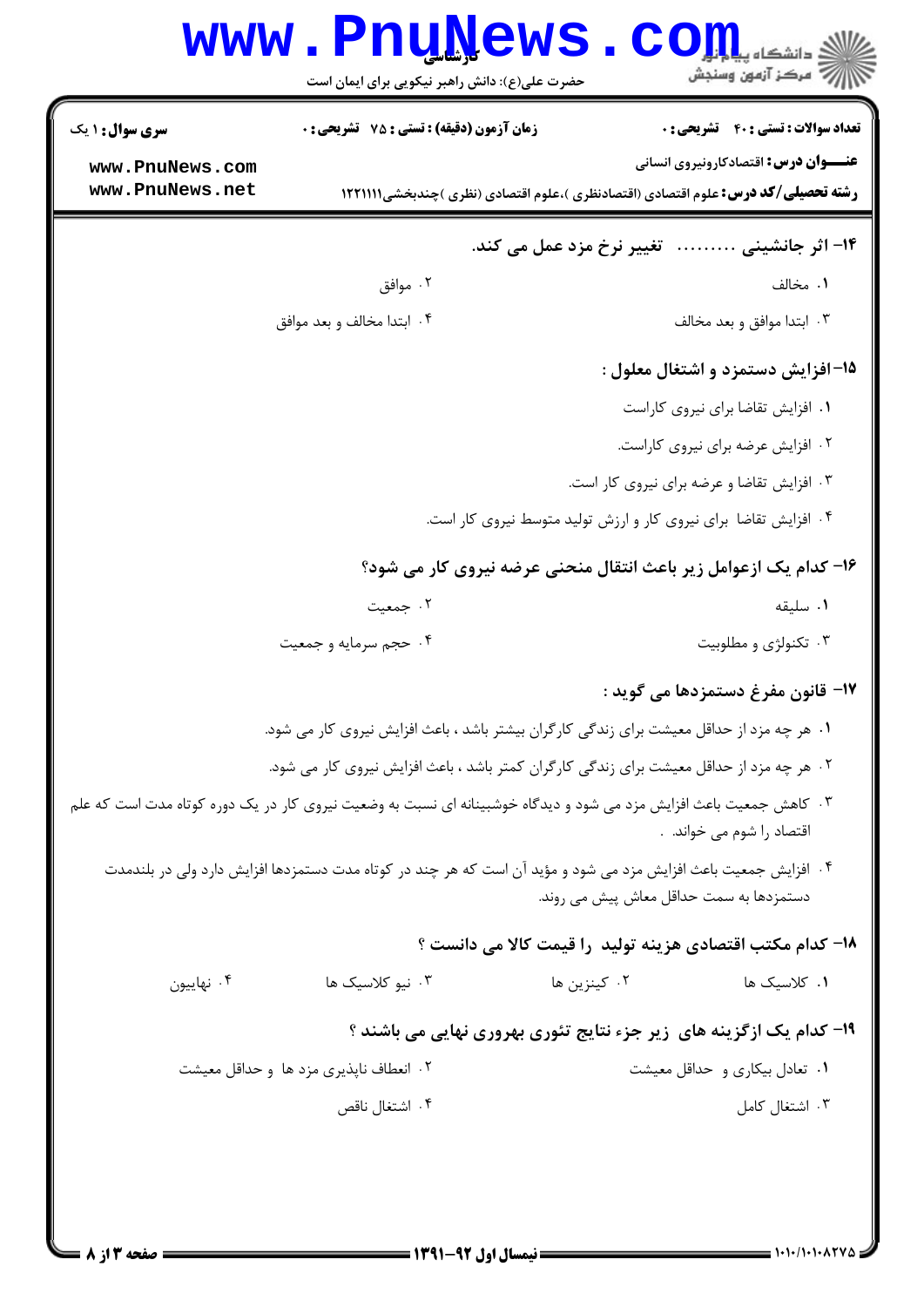# www.Pnu<u>N</u>ews.com

حضرت علي(ع): دانش راهبر نيكويي براي ايمان است

نعداد سوالات : تستي : 40 ٪ تشريحي : . زمان آزمون (دقيقه) : تستي : 75 ٪ تشريحي : 0 ٪ تسمى سوال الشري سوال : 1 يك

**عنـــوان درس:** اقتصادکارونیروی انسانی

**[www.PnuNews.com](http://pnunews.com) [www.PnuNews.net](http://www.PnuNews.net)**

**رشته تحصیلی/کد درس:** علوم اقتصادی (اقتصادنظری )،علوم اقتصادی (نظری )چندبخشی(۱۲۲۱۱۱۱

#### ۲۰- کدام گزینه در مورد تداوم رشد اقتصادی کشورهای صنعتی صحیح می باشد؟

- ۰۱ افزایش ماشین آلات و تجهیزات و افزایش کارایی
- ۰۲ كشف منابع طبيعي اضافي و افزايش ماشين آلات و تجهيزات
	- ۰۳ گسترش تکنولژی
		- ۰۴ افزایش کارایی

#### **۳۱- کدام گزینه صحیح می باشد** ؟

- ا . میزان بهینه آموزشی که یک بنگاه درخصوص یک فرد متعهد می گردد آن اندازه است که ارزش فعلی مجموع مزد دریافتی از ارزش فعلی مجموع ارزش تولید نهایی کارگران کمتر باشد.
	- ۲ . میزان بهینه آموزشی که یک بنگاه درخصوص یک فرد متعهد می گردد آن اندازه است که ارزش فعلی مجموع ارزش تولید نهایی كارگران از ارزش فعلى مجموع مزد دريافتي فرد كمتر باشد.
- ۳. برای موجه بودن رفتار بنگاه از نظر اقتصادی در آموزش حین خدمت کارگران باید ارزش فعلی مجموع مزد دریافتی از ارزش فعلی مجموع ارزش توليد نهايي كارگران بيشتر باشد.
- ۴ . برای موجه بودن رفتار بنگاه از نظر اقتصادی در آموزش حین خدمت کارگران باید ارزش آتی مجموع ارزش تولید نهایی کارگران از رزش فعلی مجموع مزد دریافتی فرد بیشتر باشد.

#### **۲۲**- کدام یک از گزینه های زیر جزء دلایل تفاوت مزدهای تعادلی در بلند مدت می باشد؟

- ودن نرخ های رجحان زمانی مردم نسبت به یکدیگر -M , - 
G K" % . .
	- ودن هزينه هاي مربوط به كسب كار ۰۳ اختلاف در دریافتی های مشاغل و اختلاف در سلیقه ها ۴ ۰ متفاوت با

#### ۲۳- کدام یک ازگزینه های زیر باعث اختلاف سطح دستمزد در دو منطقه می شود ؟

- ۰۱ تحرک و جا به جایی نیروی کار
	- ۰۲ تحرک و جا به جایی سرمایه
		- ۰۳ تجارت بین ناحیه ای
- ۰۴ متفاوت بودن تولید کالا در دو ناحیه و عدم تحرک سرمایه**»**

 $\sum\frac{\bm{v}\bm{t}}{t}$ رابطه  $\sum_{i=0}^{L}$  (1+ −  $\leq$   $\leq$   $\frac{n}{2}$ *t B t A t i*  $W_t^A-W$ *C*  $\int_{0}^{1} (1+i)$ نشانگر چیست؟ ^ C)F
'- H) F(- 1+ 8"9
J 4- F(- '() . . -24 ا مهاجرت الموقع المستخدمات المستخدمات المستخدمات المستخدمات المستخدمات المستخدمات المستخدمات المستخدمات المستخدمات المستخدمات المستخدمات المستخدمات المستخدمات المستخدمات المستخدمات المستخدمات المستخدمات المستخدمات المستخد

۰۲ افزایش سن نیروی کار و عدم مهاجرت ولي و عدم مهاجرت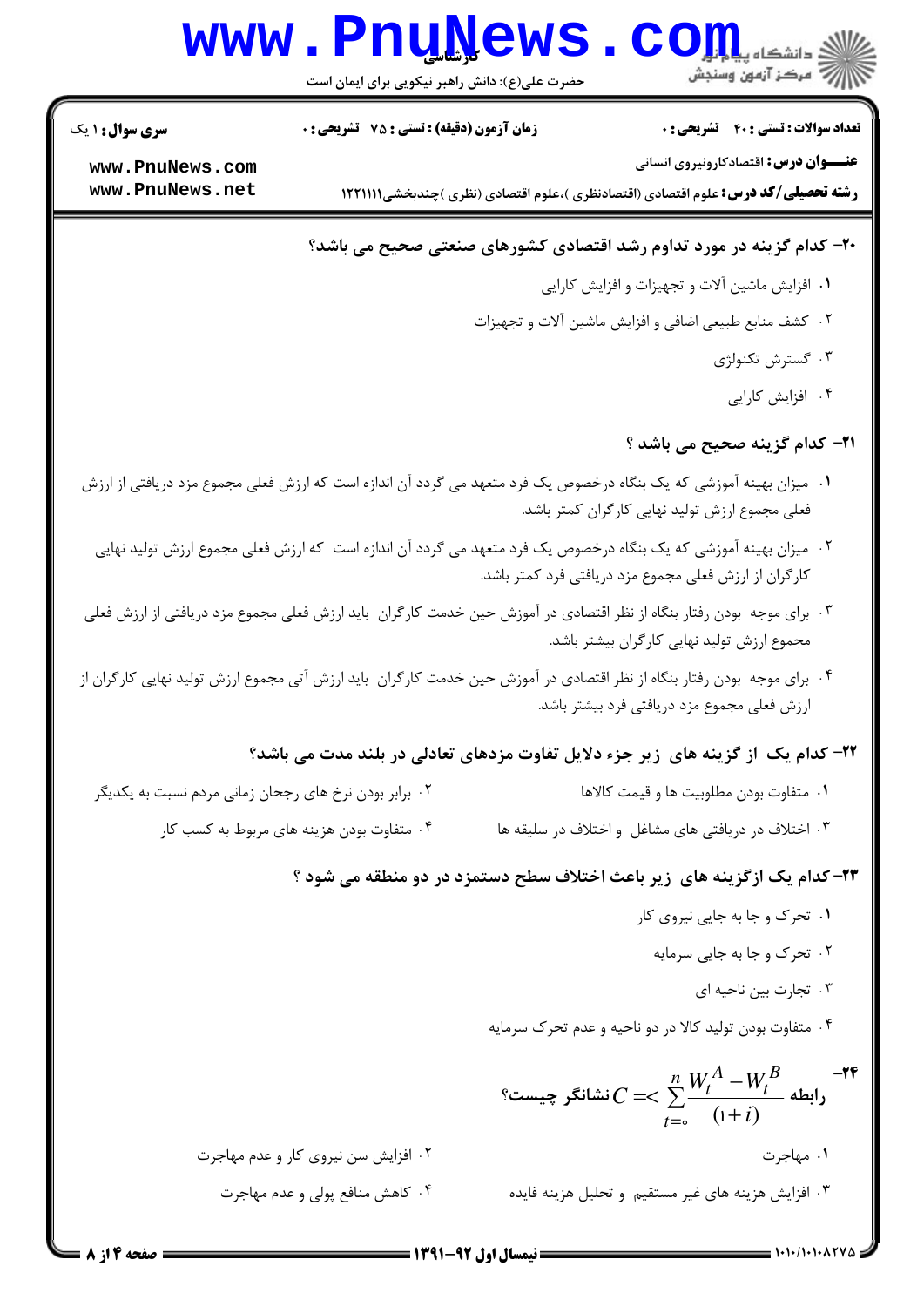|                                    | <b>www.PnuNews</b><br>حضرت علی(ع): دانش راهبر نیکویی برای ایمان است                                                        |                                    | $\sum \bigodot \prod_{i=1}^{n} \prod_{\substack{1 \leq i \leq \min \\\text{if } i < j \leq n}} \frac{1}{\min \{1, \ldots, n\}}$         |
|------------------------------------|----------------------------------------------------------------------------------------------------------------------------|------------------------------------|-----------------------------------------------------------------------------------------------------------------------------------------|
| سری سوال: ۱ یک                     | زمان آزمون (دقیقه) : تستی : 75 ٪ تشریحی : 0                                                                                |                                    | <b>تعداد سوالات : تستی : 40 - تشریحی : .</b>                                                                                            |
| www.PnuNews.com<br>www.PnuNews.net |                                                                                                                            |                                    | <b>عنـــوان درس:</b> اقتصادکارونیروی انسانی<br><b>رشته تحصیلی/کد درس:</b> علوم اقتصادی (اقتصادنظری )،علوم اقتصادی (نظری )چندبخشی1۲۲۱۱۱۱ |
|                                    |                                                                                                                            |                                    | ۲۵– چون همواره قیمت بزرگتر از درآمد نهایی می باشد در نتیجه:                                                                             |
|                                    | ۰۱ منحنی تقاضای انحصارگر در فروش کالا برای نیروی کار از منحنی تقاضای رقابت کننده کامل برای نیروی کار بالاتر قرار می گیرد.  |                                    |                                                                                                                                         |
|                                    | ۰۲ منحنی تقاضای انحصارگر در فروش کالا برای نیروی کار از منحنی تقاضای رقابت کننده کامل برای نیروی کار پایین تر قرار می گیرد |                                    |                                                                                                                                         |
|                                    | ۰۳ منحنی تقاضای انحصارگر در فروش کالا برای نیروی کار روی منحنی تقاضای رقابت کننده کامل برای نیروی کار قرار می گیرد.        |                                    |                                                                                                                                         |
|                                    | ۰۴ منحنی تقاضای انحصارگر در فروش کالا برای نیروی کار از منحنی تقاضای رقابت کننده کامل برای نیروی کارابتدا پایین تر و بعد   |                                    | بالاترقرار می گیرد.                                                                                                                     |
|                                    |                                                                                                                            |                                    | ۲۶- حاصلضرب تولید نهایی نیروی کار در قیمت برابر است با :                                                                                |
|                                    | ۰۲ منحنی تقاضا برای نیروی کار در بازار رقابتی.                                                                             |                                    | ٠١ منحنى تقاضا براى نيروى كار در بازار انحصارى                                                                                          |
|                                    | ۰۴ منحنی عرضه برای نیروی کار در بازار رقابتی                                                                               |                                    | ۰۳ منحنی عرضه برای نیروی کار در بازار انحصاری                                                                                           |
|                                    | در نمودار زیر که $L$ ا و $We$ به ترتیب میزان اشتغال و مزد تعادلی را نشان دهید نوع بازار و میزان تخصیص $\bullet$            |                                    | چگونه است؟                                                                                                                              |
|                                    |                                                                                                                            | VMP s V<br>W2<br>We<br>А<br>u<br>o | MFC<br>В<br>VMP<br>12                                                                                                                   |
|                                    | ۰۲ انحصار در خرید - تخصیص مناسب                                                                                            |                                    | ۰۱ انحصار در خرید - تخصیص نامناسب                                                                                                       |
|                                    | ۰۴ انحصار در فروش - تخصیص مناسب                                                                                            |                                    | ۰۳ انحصار درفروش - تخصیص نامناسب                                                                                                        |
|                                    |                                                                                                                            |                                    |                                                                                                                                         |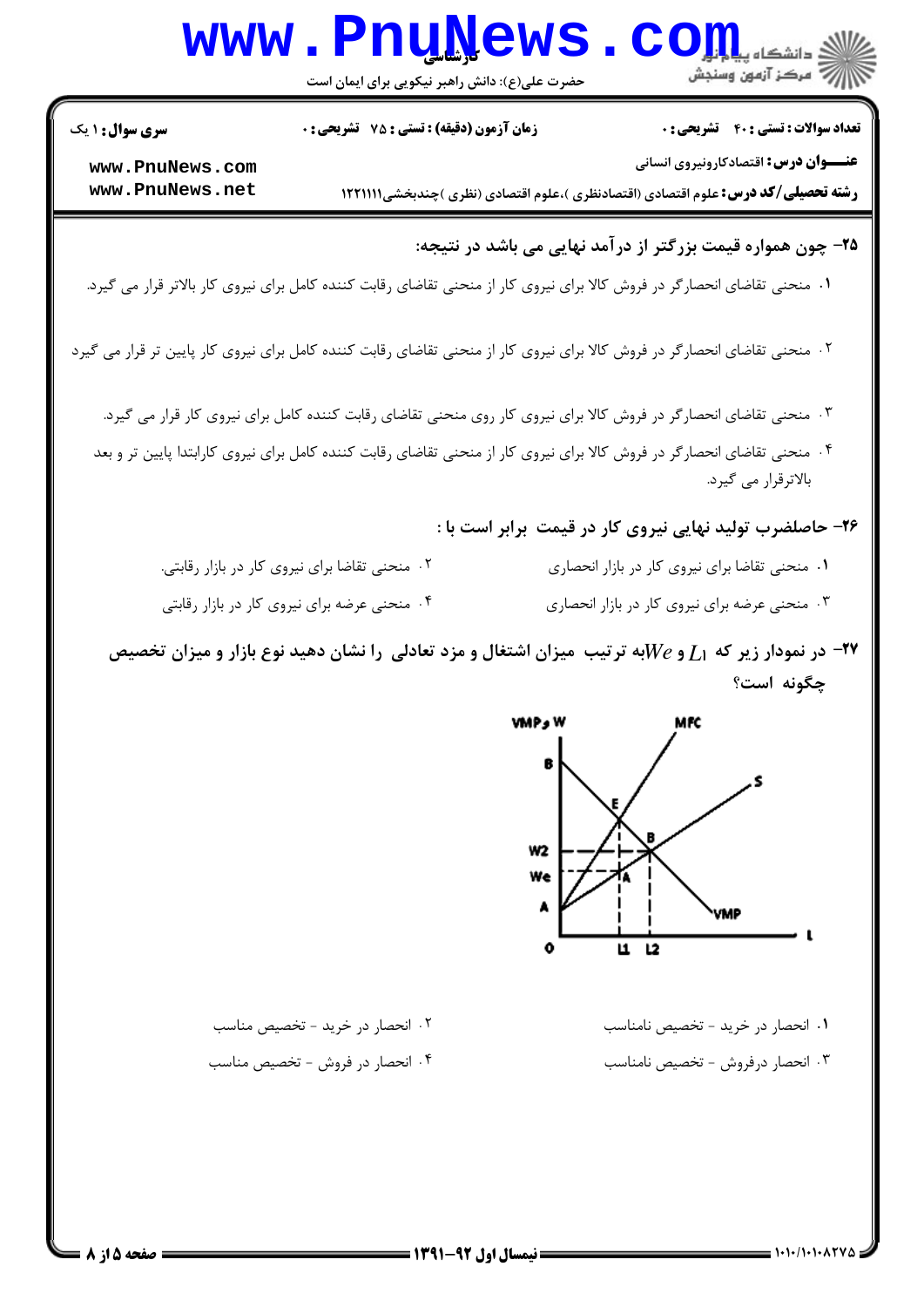# **www.PnuNews.com** ازارات مرکز آزمون وسنجش

حضرت علی(ع): دانش راهبر نیکویی برای ایمان است

**تعداد سوالات : تستی : 40 - تشریحی : 0** 

**زمان آزمون (دقیقه) : تستی : 75 ٪ تشریحی : 0** 

**سری سوال : ۱ یک** 

**عنـــوان درس:** اقتصادکارونیروی انسانی

**رشته تحصیلی/کد درس:** علوم اقتصادی (اقتصادنظری )،علوم اقتصادی (نظری )چندبخشی1۲۲۱۱۱۱

www.PnuNews.com www.PnuNews.net

#### **7۸**- کدام گزینه صحیح می باشد ؟

- ٠١ سطح اشتغال در بازار رقابت كامل بيشتر از بازار انحصارى است .
- ۲ . تحریک و جا به جایی نیروی کار و سرمایه و دیگر عوامل تولید باعث اختلاف سطح دستمزد در دو منطقه می شود .
	- ۰۳ متفاوت بودن مطلوبیت ها و قیمت کالاها ِ جزء دلایل تفاوت مزدهای تعادلی در بلند مدت می باشد ·
		- ۰۴ سطح اشتغال در بازار رقابت کامل کمتر از بازار انحصاری است .

## ۲۹- کدام یک ازموارد زیر جزء عوامل مؤثر بر کشش تقاضا برای نیروی کار اتحادیه ها می باشد؟

۲. کشش درآمدی محصول برای نیروی کار اتحادیه. ۰۱ کشش جانشینی دیگر نهاده ها برای نیروی کار اتحادیه. ۰۳ کشش متقاطع محصول برای نیروی کار اتحادیه . ۰۴ کشش هزینه ای تولید برای نیروی کار اتحادیه .

#### **۳۰**- سیاست تعیین حداقل مزد بوسیله اتحادیه کارگری بر رفاه اقتصادی چه اثری دارد؟

| ۰۲ رفاه را کاهش می دهد.                       | ۰۱ رفاه را افزایش می دهد.  |
|-----------------------------------------------|----------------------------|
| ۰۴ رفاه می تواند افزایش وکاهش و یا ثابت بماند | ۰۳ بر روی رفاه اثری ندارد. |

# : نشان دهنده $MRT_{_{X\!V}}^{A}=MRTS_{_{X\!V}}^{~B}$   $^{-{\boldsymbol{\textsf{r}}\text{\textsf{1}}}}$

- ۰۱ شرط کارائی یا وجود بهینگی پارتو در کل اقتصاد در مصرف و تولید ۲. شرط کارائی یا وجود بهینگی پارتو در کل اقتصاد در مصرف .
- ۰۳ شرط کارائی یا وجود بهینگی پارتو در کل اقتصاد در مصرف و تولید و رفاه اقتصاد
	- ۰۴ شرط کارائی یا وجود بهینگی پارتو در کل اقتصاد در تولید

۳۲- استفاده افراد دیگر از این کالاها ، باعث کاهش یافتن میزان استفاده دیگران از آ ن نمی شود و صفر بودن هزینه نهایی استفاده جزء ویژگی کدام دسته از کالاها می باشد؟

- ۰۲ کالا های عمومی خالص ۰۱ کالا های خصوصی خالص
- ۰۴ کالا های عمومی و سرمایه ای خالص ۰۳ کالا های عمومی و خصوصی خالص

## ۳۳- کدام یک از موارد زیر جزء مواردی می باشد که عدم دخالت دولت را در اقتصاد مطرح می کند؟

- ۰۲ وجود پیامدهای درونی و پیامدهای بیرونی ۰۱ وجود پیامدهای بیرونی و کالاهای عمومی
	- ۰۳ فقدان رقابت در بازار کالا و نهاده های تولید ۰۴ وجود اطلاعات كامل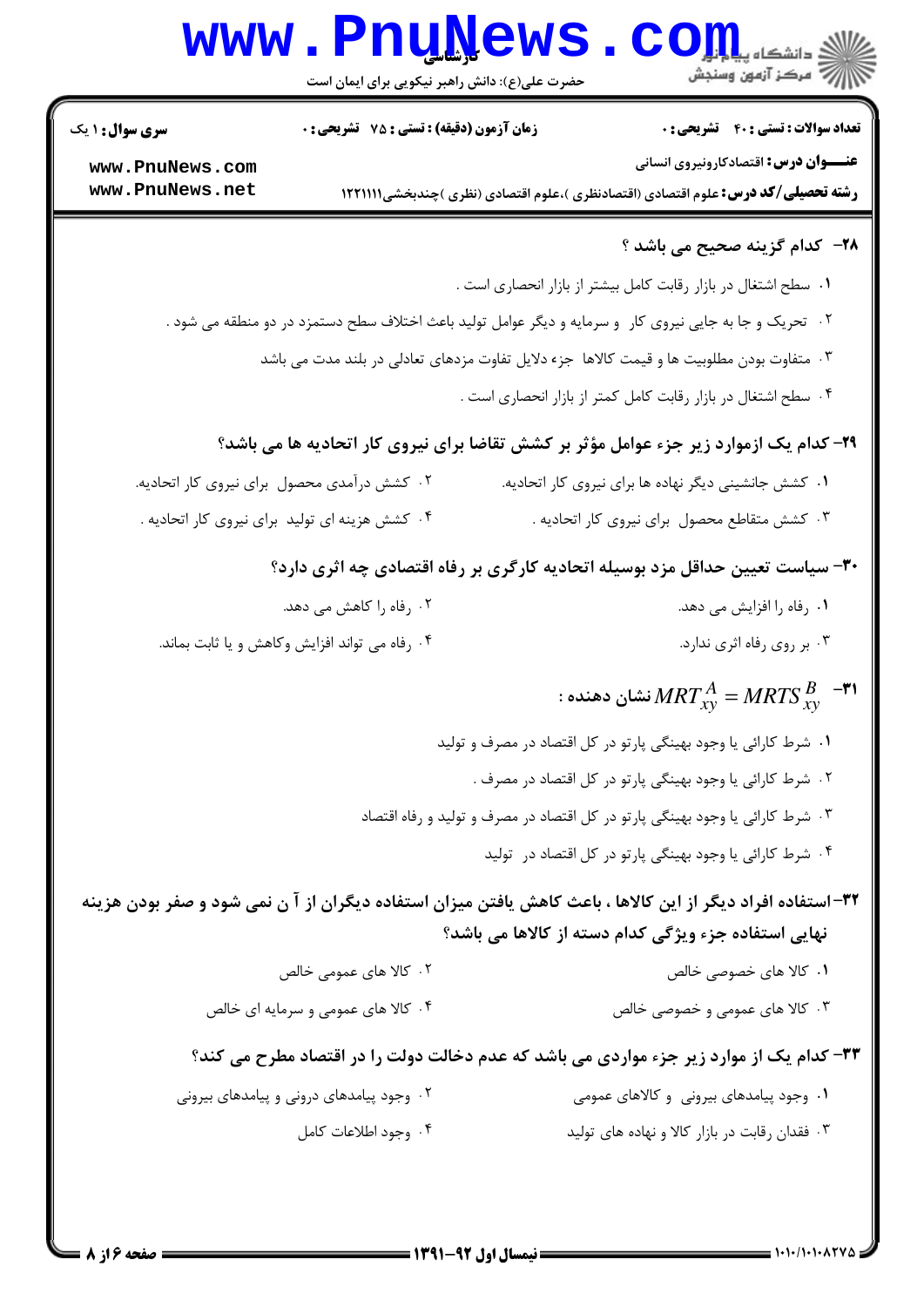| زمان آزمون (دقیقه) : تستی : 75 گشریحی : 0<br><b>تعداد سوالات : تستی : 40 - تشریحی : .</b><br><b>سری سوال : ۱ یک</b><br><b>عنـــوان درس:</b> اقتصادکارونیروی انسانی<br>www.PnuNews.com<br>www.PnuNews.net<br><b>رشته تحصیلی/کد درس:</b> علوم اقتصادی (اقتصادنظری )،علوم اقتصادی (نظری )چندبخشی1۲۲۱۱۱۱<br>۳۴-کدام یک از دلایل زیر نشان دهنده آن است که هزینه کردن بنگاه برای ایمن سازی و بهداشت منافعی فراتر از<br>منافع خصوصی دارد؟<br>۰۲ از بین رفتن قانون بازدهی نزولی و کاهش رفاه<br>۰۱ تغییر در قیمت دستمزد نیروی کار و قیمت تولیدی<br>۰۴ جلوگیری از بروز وقفه و اختلال در تولید<br>۰۳ افزایش بازدهی تولید و رفاه عمومی<br>۳۵– کدام گزینه در مورد نرخ بیکاری طبیعی صحیح می باشد؟<br>۰۱ جمع نرخ بیکاری اصطکاکی و نرخ بیکاری ساختاری<br>۰۲ با وضعیت اشتغال ناقص سازگار است و تفاوت نرخ بیکاری اصطکاکی و نرخ بیکاری ساختاری می باشد.<br>۰۳ افزایش تقاضای کل ، باعث کاهش نرخ طبیعی بیکاری و افزایش بیکاری ساختاری می شود.<br>۰۴ کاهش هزینه کسب اطلاعات ، باعث افزایش نرخ بیکاری طبیعی می کردد و برابر نرخ بیکاری اصطکاکی است.<br>۳۶- کدام یک از گزینه های زیر باعث رسیدن بازارهای کار و کالا به تعادل می شود؟<br>۰۲ سیاست های طرف عرضه و درآمدی<br>۰۱ سیاست های درآمدی و انگیزشی<br>۰۴ سیاست های انگیزشی و درآمدی<br>۰۳ سیاست های پولی و مالی |
|----------------------------------------------------------------------------------------------------------------------------------------------------------------------------------------------------------------------------------------------------------------------------------------------------------------------------------------------------------------------------------------------------------------------------------------------------------------------------------------------------------------------------------------------------------------------------------------------------------------------------------------------------------------------------------------------------------------------------------------------------------------------------------------------------------------------------------------------------------------------------------------------------------------------------------------------------------------------------------------------------------------------------------------------------------------------------------------------------------------------------------------------------------------------------------------------------------------------------------------------|
|                                                                                                                                                                                                                                                                                                                                                                                                                                                                                                                                                                                                                                                                                                                                                                                                                                                                                                                                                                                                                                                                                                                                                                                                                                              |
|                                                                                                                                                                                                                                                                                                                                                                                                                                                                                                                                                                                                                                                                                                                                                                                                                                                                                                                                                                                                                                                                                                                                                                                                                                              |
|                                                                                                                                                                                                                                                                                                                                                                                                                                                                                                                                                                                                                                                                                                                                                                                                                                                                                                                                                                                                                                                                                                                                                                                                                                              |
|                                                                                                                                                                                                                                                                                                                                                                                                                                                                                                                                                                                                                                                                                                                                                                                                                                                                                                                                                                                                                                                                                                                                                                                                                                              |
|                                                                                                                                                                                                                                                                                                                                                                                                                                                                                                                                                                                                                                                                                                                                                                                                                                                                                                                                                                                                                                                                                                                                                                                                                                              |
|                                                                                                                                                                                                                                                                                                                                                                                                                                                                                                                                                                                                                                                                                                                                                                                                                                                                                                                                                                                                                                                                                                                                                                                                                                              |
|                                                                                                                                                                                                                                                                                                                                                                                                                                                                                                                                                                                                                                                                                                                                                                                                                                                                                                                                                                                                                                                                                                                                                                                                                                              |
|                                                                                                                                                                                                                                                                                                                                                                                                                                                                                                                                                                                                                                                                                                                                                                                                                                                                                                                                                                                                                                                                                                                                                                                                                                              |
|                                                                                                                                                                                                                                                                                                                                                                                                                                                                                                                                                                                                                                                                                                                                                                                                                                                                                                                                                                                                                                                                                                                                                                                                                                              |
|                                                                                                                                                                                                                                                                                                                                                                                                                                                                                                                                                                                                                                                                                                                                                                                                                                                                                                                                                                                                                                                                                                                                                                                                                                              |
|                                                                                                                                                                                                                                                                                                                                                                                                                                                                                                                                                                                                                                                                                                                                                                                                                                                                                                                                                                                                                                                                                                                                                                                                                                              |
| ۳۷- رابطه معکوس بین نرخ بیکاری و نرخ تورم دستمزدها نشانگر:                                                                                                                                                                                                                                                                                                                                                                                                                                                                                                                                                                                                                                                                                                                                                                                                                                                                                                                                                                                                                                                                                                                                                                                   |
| ٠١ رابطه فيليپس در كوتاه مدت<br>۰۲ رابطه فیلیپس در بلند مدت                                                                                                                                                                                                                                                                                                                                                                                                                                                                                                                                                                                                                                                                                                                                                                                                                                                                                                                                                                                                                                                                                                                                                                                  |
| ۰۴ رابطه فیلیپس در نرخ طبیعی بیکاری<br>۰۳ رابطه فیلییس در کوتاه مدت و بلند مدت                                                                                                                                                                                                                                                                                                                                                                                                                                                                                                                                                                                                                                                                                                                                                                                                                                                                                                                                                                                                                                                                                                                                                               |
| - در نمودار زیر $B E$ می باشد .                                                                                                                                                                                                                                                                                                                                                                                                                                                                                                                                                                                                                                                                                                                                                                                                                                                                                                                                                                                                                                                                                                                                                                                                              |
| We<br>UMPP                                                                                                                                                                                                                                                                                                                                                                                                                                                                                                                                                                                                                                                                                                                                                                                                                                                                                                                                                                                                                                                                                                                                                                                                                                   |
| Le<br>۰۲ سهم نیروی کار<br>۰۱ سهم نیروی کار و سرمایه                                                                                                                                                                                                                                                                                                                                                                                                                                                                                                                                                                                                                                                                                                                                                                                                                                                                                                                                                                                                                                                                                                                                                                                          |
| ۰۴ سهم اجاره<br>۰۳ سهم سرمایه                                                                                                                                                                                                                                                                                                                                                                                                                                                                                                                                                                                                                                                                                                                                                                                                                                                                                                                                                                                                                                                                                                                                                                                                                |
| $1 - 1 - 11 - 1 - 1700 =$<br>صفحه 17 از 8<br>نیمسال اول 92-1391 =                                                                                                                                                                                                                                                                                                                                                                                                                                                                                                                                                                                                                                                                                                                                                                                                                                                                                                                                                                                                                                                                                                                                                                            |